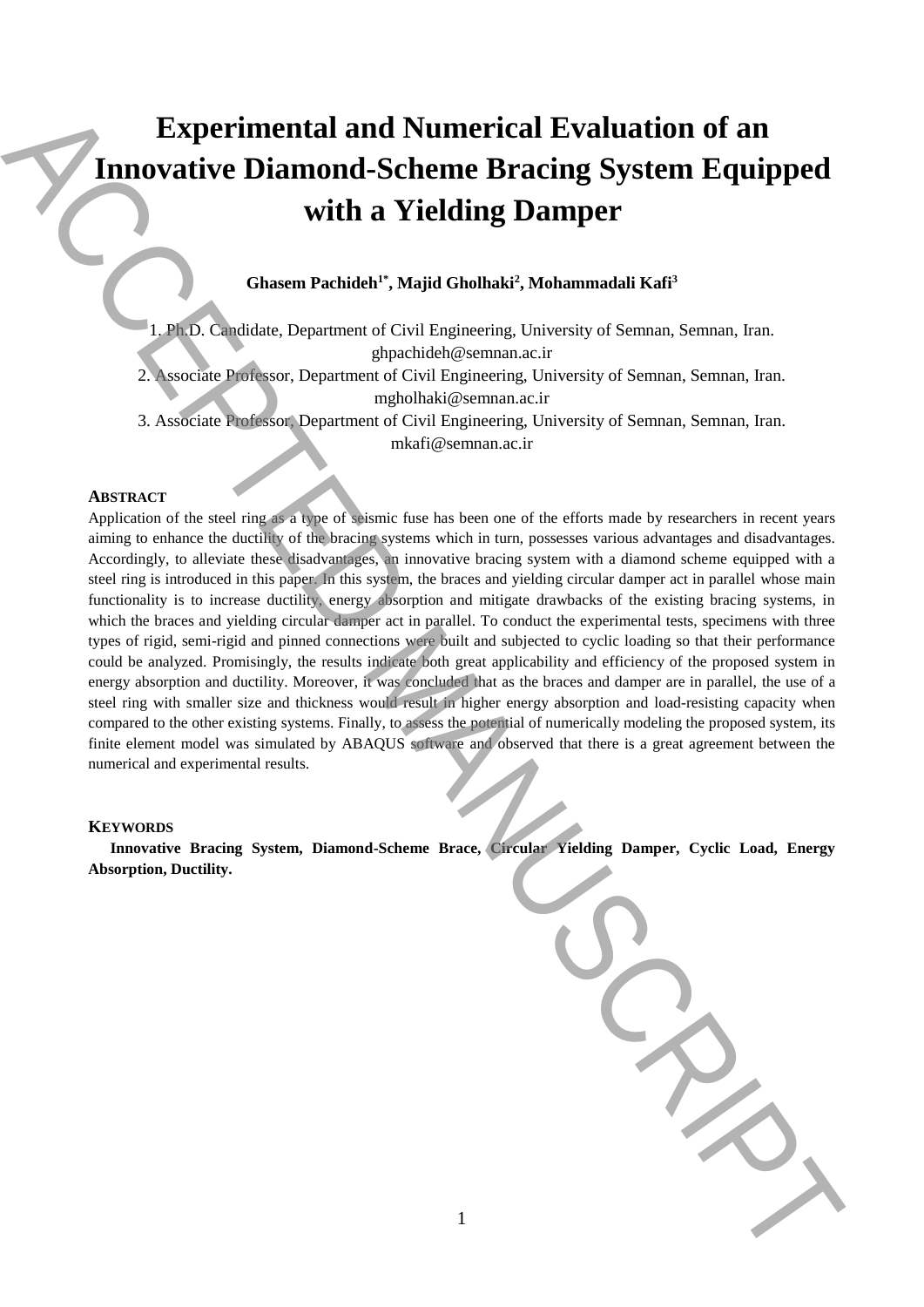#### **1. Introduction**

Numerous studies have been carried out within the last two decades on improvement in the ductility of the concentrically-braced frames (CBFs). Despite advantages of the CBFs such as ease of execution and adequate reparability, seismically-induced ultimate displacements of the frames braced by the CBFs, have raised concerns. Moreover, low ductility of the CBFs has resulted in their inadequate performance during seismic events [1, 2]. To improve the ductility of the CBFs, various approaches have been proposed such as the use of the circular elements made out of hyperelastic materials in the dual moment resisting frame (MRF) and CBF [3]. By the way, most of these approaches require special materials and technology to assemble the braces. Thus, the application of the steel ring as the seismic fuse has been proposed by which ductility and energy absorption could be significantly enhanced [4, 5, 6-8].

#### **2. Methodology**

Cyclic tests were carried out on three types of bracing systems with pinned, semi-rigid and rigid connections. Accordingly, connections, geometric and dimensional details are presented in Fig. 1. The components of this system include steel channels, plates, bolts, and nuts as well as the steel ring.

Notably, a difference of the pinned, semi-rigid and rigid model concerns inclusion or exclusion of the ring in the system and type of channels connections to the other components of the system. Accordingly, in both rigid and pinned cases, the steel ring has been utilized in such a way that in the case of rigid connection, channels are connected to the central plate using welds and bolts but in contrast, channels are bolted to the central plate (i.e. bearing type connection) in the case of pinned connection. In the case of a semi-rigid model, the channel connections are similar to those of the pinned model but the only difference is that the steel ring is not included and instead, the two connection plates are continuously welded. In Fig.2, it has been attempted to far better demonstrate differences of the models. Moreover, one of the constructed specimens is shown in Fig. 3. It should be mentioned that the layout, diameter and properties of bolts have been determined in accordance with AISC 358-16 [9]. All bolts and nuts are M27, length of 15 cm and strength grade of A490.



**Fig 1. Dimensions of Components used in the Bracing System**

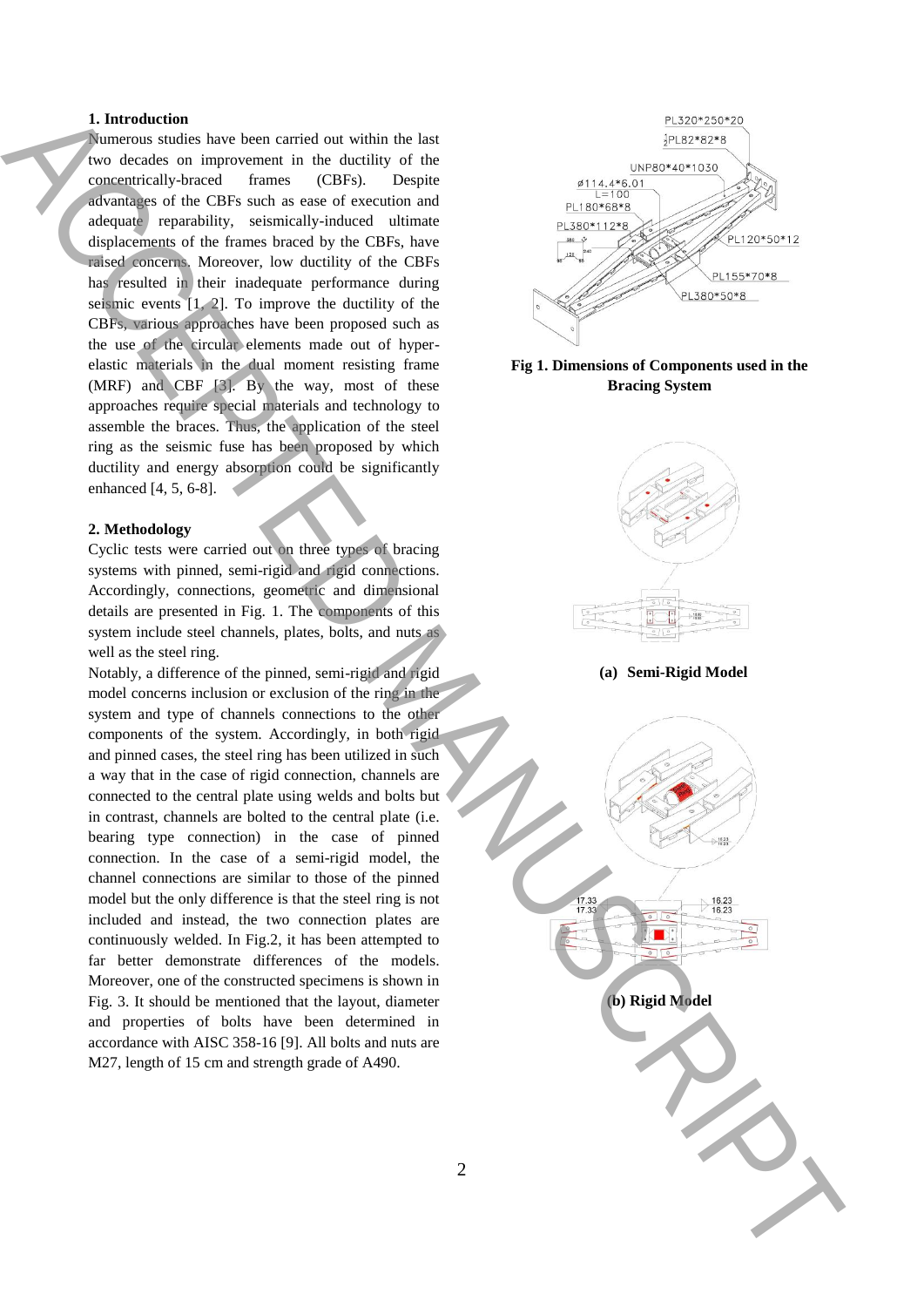

**(C) Pinned Model Fig 2. Comparative Illustration of Rigid, Semi-Rigid and Pinned Models**



**Fig 3. General View of Proposed Bracing System**

One of the notable features of the models concerns low angle (15.6°) between the diagonals. Accordingly, it has been attempted to develop a minimum possible angle between the elements considering all executive limitations, so that the global buckling potential of the system reaches the lowest extent.

## **3. Results and Discussion**

To better understand how the bracing system behaves, hysteretic curves of them for the direction perpendicular to that of loading has been presented. As presented in Fig. 4. and Table 1, the semi-rigid model possesses the lowest energy absorption and ductility due to the welded areas around the bean-shaped plate. However, in the rigid and pinned models, opening and closing the steel ring dissipates the induced energy and thus, a higher rate of energy absorption is achieved. It is noteworthy that displacement in the transverse direction of the bracing system indicates the rate of opening and closing of the steel ring as given in Table 1.



**Fig. 4. Comparison of Load-Carrying Capacity in a direction perpendicular to that of Loading**

| Table 1. Summary of Analysis Results for the |  |
|----------------------------------------------|--|
| Direction perpendicular to that of Loading   |  |

|                             | Hing       | Semi    |        |
|-----------------------------|------------|---------|--------|
|                             | e          | Rigid   | Rigid  |
| Max Load (kN)               | 264.0      | 623.5   | 517.7  |
| Max Displacement (mm)       | 5.3        | 7.1     | 6.3    |
| Energy Dissipation (kN-     | 9939.      | 43859.5 | 21393. |
| mm)                         | 4          |         |        |
| Stiffness (kN/mm)           | 55.5       | 87.9    | 82.1   |
| <b>Yielding Stress (kN)</b> | 156.3      | 236.76  | 199.11 |
| <b>Ultimate Stress (kN)</b> | 263.9<br>8 | 623.53  | 517.70 |
| Ductility                   | 4.9        | 4.2     | 4.41   |

## **4. Conclusions**

- The stress-strain curves of all three models were extracted based on the cyclic tests and then, energy absorption, maximum applied load and stiffness were computed. The results approve of the sufficient performance and applicability of the proposed system.

- Comparison of the three developed systems, indicates that the pinned model has provided the best performance given its failure mode in which the damper has yielded and the other components of the system have remained elastic. On this basis, the pinned model is introduced as the final selected model of the proposed bracing scheme.

- On the contrary to the other systems previously developed in the literature, in the pinned system proposed herein, the ring and diagonals act in parallel.